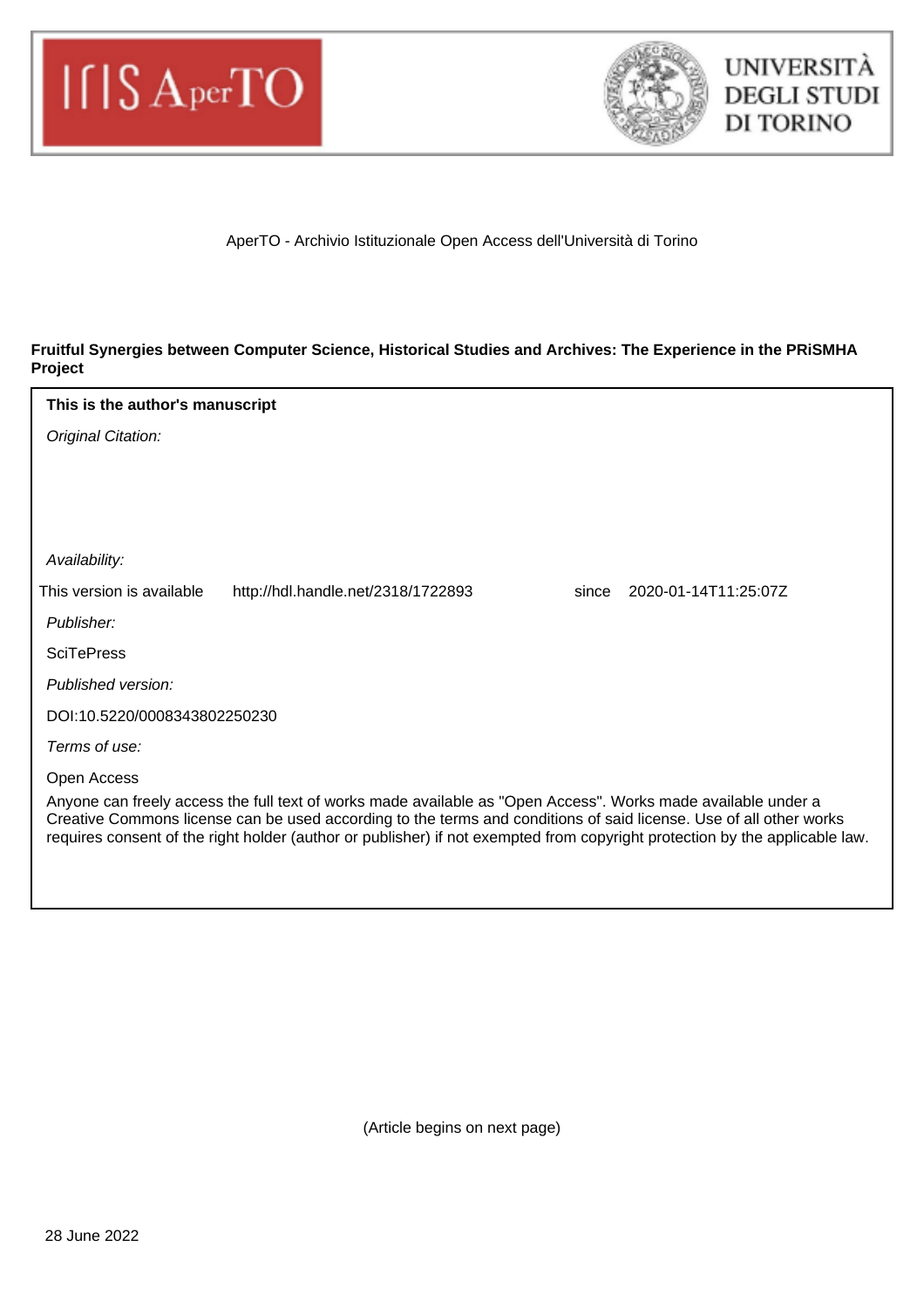# **Fruitful synergies between computer science, historical studies and archives: the experience in the PRiSMHA project \***

Annamaria Goy<sup>1</sup>, Cristina Accornero<sup>2</sup>, Dunia Astrologo<sup>3</sup>, Davide Colla<sup>1</sup>, Matteo D'Ambrosio<sup>3</sup>, Rossana Damiano<sup>1</sup>, Marco Leontino<sup>1</sup>, Antonio Lieto<sup>1</sup>, Fabrizio Loreto<sup>2</sup>, Diego Magro<sup>1</sup>, Enrico Mensa<sup>1</sup>, Alice Montanaro<sup>1,3</sup>, Valeria Mosca<sup>3</sup>, Stefano Musso<sup>2</sup>, Daniele P. Radicioni<sup>1</sup>, Cristina Re<sup>1,3</sup>

*1Dipartimento di Informatica, Università di Torino, Torino, Italy* 

*2Dipartimento di Studi Storici, Università di Torino, Torino, Italy 3Fondazione Istituto Piemontese Antonio Gramsci, Torino, Italy* 

*{annamaria.goy, davide.colla, rossana.damiano, antonio.lieto, fabrizio.loreto, diego.magro, enrico.mensa, stefano.musso, daniele.radicioni}@unito.it, {accornerocristina, duniaster50, matteodambrosio6, leontinomarco, montanaro.alice, cristina.re90}@gmail.com, valeria.mosca1@virgilio.it* 

Keywords: Intelligent Information Systems, Semantic Web, Multidisciplinary Approach, Digital Humanities, Historical Archives.

Abstract: In this paper we present the mid-term results of the PRiSMHA project, aimed to contribute in building a digital "smart archivist", i.e., a web-based system providing an innovative access to historical archives. Such a system is endowed with a semantic layer over existing archival metadata, including computational ontologies and a knowledge base, containing a formal description of the content of the documents stored in the archives. The paper focuses on the fruitful synergies employed to reach its goal. In particular, it explains the steps of the "spiral" process implemented for creating a full-fledged formal semantic model, through the interaction between computer scientists, historians, and archivists. The paper also presents some "core sideeffects" of this process: an analytical card for each document has been produced, all selected documents have been digitized, OCR-ized (when possible), and linked to a record on the archival platform. This experience enabled us to define a virtuous procedural model, from the paper documents up to the digital "smart archivist", based on a close collaboration between universities and cultural and historical institutions.

#### **1 INTRODUCTION**

In this paper we present the mid-term results of PRiSMHA (Providing Rich Semantic Metadata for Historical Archives), a three-year national project (2017-2020), funded by Compagnia di San Paolo and Università di Torino (Goy et al., 2017). PRiSMHA (di.unito.it/prismha) involves the Computer Science and the Historical Studies Departments of the University of Torino (Italy), and relies on a close collaboration with the Polo del '900 (www.polodel900.it), a cultural center in Torino, cofunded by Compagnia di San Paolo, Comune di Torino and Regione Piemonte. It involves nineteen

institutions and hosts a very rich set of archives, a quarter of which is provided by the Fondazione Istituto Piemontese Antonio Gramsci (www.gramscitorino.it). The Polo del '900 archives can be accessed through the online platform *9centRo* (www.polodel900.it/9centro).

In the following, we start by presenting the overall framework in which PRiSMHA takes part (Section 2). Then we describe PRiSMHA's specific role and its main results at the mid-term milestone, by focusing on the fruitful synergies between different perspectives: historical studies and computer science, research institutions and cultural centers, automatic and user-driven data production (Section 3). We

<sup>\*</sup>POSTPRINT VERSION. Cite as: Goy, A.; Accornero, C.; Astrologo, D.; Colla, D.; D'Ambrosio, M.; Damiano, R.; Leontino, M.; Lieto, A.; Loreto, F.; Magro, D.; Mensa, E.; Montanaro, A.; Mosca, V.; Musso, S.; Radicioni, D., Re, C. Fruitful Synergies between Computer Science, Historical Studies and Archives: The Experience in the PRiSMHA Project. In *Proceedings of the 11th International Joint Conference on Knowledge Discovery, Knowledge Engineering and Knowledge Management - Volume 3: KMIS*, 2019, ISBN 978-989-758-382-7, pages 225-230. Copyright 2019 by SCITEPRESS – Science and Technology Publications, Lda. All rights reserved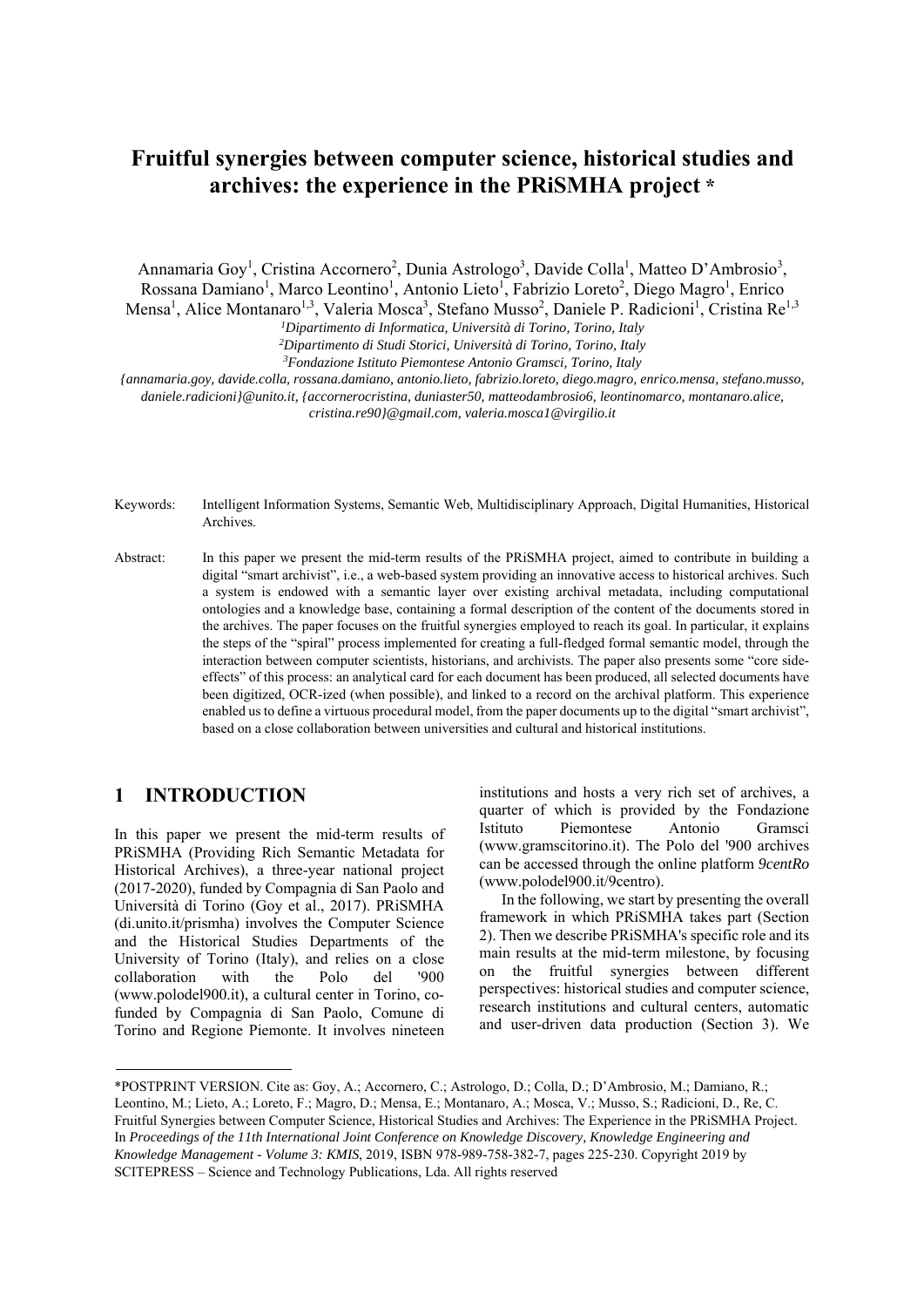conclude the paper by indicating some future research directions (Section 4).

### **2 THE FRAMEWORK**

The overall goal is to build a digital "smart archivist", i.e., a web-based system providing an intelligent access to historical archives.

Let us consider the case of a young researcher looking for primary sources (leaflets, pictures, letters, etc.) that report or comment on violent actions performed by the police against students and workers during the social protest in 1968. A digital "smart archivist" would provide all documents somehow referring to such kind of actions, independently from the words actually used to report them in the primary sources.

In order to reach such a result, a simple keyword or tag-based search is not enough. As the long tradition of studies in Knowledge Representation and Reasoning  $-$  in the field of Artificial Intelligence  $$ tells us, in order to be "intelligent", the system must "know" the documents and grasp their content. Therefore, the goal is providing the system with further machine readable knowledge than that actually represented by words occurring in the documents or in their textual metadata. Technically, this means building a *semantic layer* over existing archival metadata, including:

- Computational ontologies (Guarino et al., 2009) representing the semantic "vocabulary" (Goy et al., 2015);
- A knowledge base containing a detailed formal description of: the events narrated in the documents, the places where they happened, people, organizations, and collectives involved in them, together with the role they played.

In order to guarantee the needed computational interoperability, the standards of the Semantic Web must be employed: OWL 2 (Hitzler et al., 2012) for the computational ontologies and RDF (Hayes and Patel-Schneider, 2014) and the Linked Data principles (Heath and Bizer, 2011) for the knowledge base.

However, providing a system with a so deep and complex knowledge is a well-known bottleneck for knowledge-based systems (especially as regards as the knowledge acquisition step), that can threaten the sustainability of the approach. One main goal of PRiSMHA is to provide a solution to solve this problem.

#### **3 PRISMHA: FRUITFUL SYNERGIES**

The solution can be found by looking in two directions:

- Crowdsourcing collaborative approaches, if a digital version of the archival resources is available (Ashenfelder, 2015) (Beaudoin, 2015) (MicroPasts, 2018).
- Automatic Information Extraction techniques, when full texts are available (Boschetti et al., 2014). Note that automatic extraction techniques from documents other than texts (images, videos, audio recordings) are currently out of the scope of the project.

Thus, the specific goal of PRiSMHA is to verify/demonstrate the feasibility of a solution based on the integration of these two approaches.

#### **3.1 Building the Ontology**

PRiSMHA relies on two modular ontologies: a top/core ontology called HERO (Historical Event Representation Ontology), and a *domain ontology*, called HERO-900. Overall, the OWL2 version of HERO+HERO-900 counts more than 400 classes and more than 350 properties; moreover, it is a strongly axiomatized ontology (more than 4.000 logical axioms).

We started from the definition of HERO, representing the semantically rich common vocabulary. "Common" means shared between:

- The system, the users of the crowdsourcing platform, and final users querying the digital "smart archivist":
- Computer scientists and ontologists actually designing and implementing the system, and historians providing a historical, analytical perspective on the documents.

This top-level semantic model contains concepts such as place, time, event, organization, collective entity, participant, different roles played in events, etc. Table 1 shows the basic structure of HERO.

HERO is the result of the integration of an analysis of existing models  $-$  (Agora, 2018) (CIDOC-CRM, 2018) (Raimond and Abdallah, 2007) (Doerr et al., 2010) (van Hage et al., 2009) (Nanni et al., 2017) (Sprugnoli and Tonelli,  $2017$ ) - and the outcomes of the dialog between computer scientists and historians about the notion of *event*, its properties (e.g., participation in events, roles played by participants) and the relations between events (e.g., cause, influence).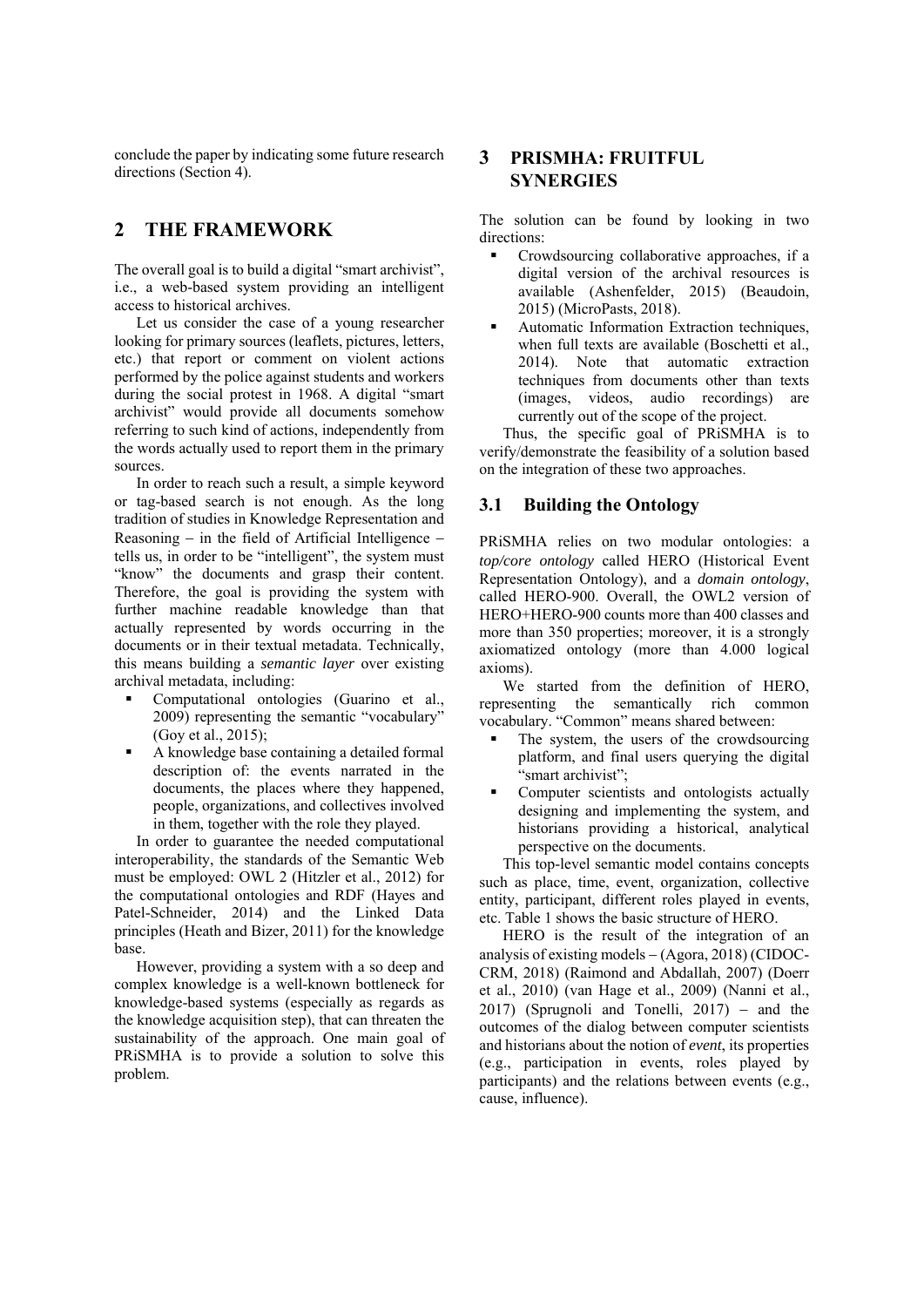|  |  |  |  | Table 1: The basic structure of HERO. |
|--|--|--|--|---------------------------------------|
|--|--|--|--|---------------------------------------|

| <b>HERO-TOP</b>  | Very general classes and properties,            |  |  |  |
|------------------|-------------------------------------------------|--|--|--|
|                  | e.g., concepts such as <i>abstract entity</i> , |  |  |  |
|                  | (non)physical object, occurrence, and           |  |  |  |
|                  | properties such as <i>being part of</i> ,       |  |  |  |
|                  | being a sub-concept of                          |  |  |  |
| HERO-            | General classes and properties useful           |  |  |  |
| <b>EVENT</b>     | for characterizing events, e.g., event,         |  |  |  |
|                  | state, action, coming into existence,           |  |  |  |
|                  | participating in an event, playing the          |  |  |  |
|                  | role of agent in an event, occurring at         |  |  |  |
|                  | a certain time or in a certain place,           |  |  |  |
|                  | causing                                         |  |  |  |
| <b>HERO-ROCS</b> | General classes and properties useful           |  |  |  |
| (Roles,          | for representing roles, organizations,          |  |  |  |
| Organizations,   | collections, and sets, e.g., role,              |  |  |  |
| Collections.     | organization, being affiliated to an            |  |  |  |
| Sets)            | organization, playing a (social) role,          |  |  |  |
|                  | being a member of a collective/set              |  |  |  |
| HERO-            | General classes, properties (and                |  |  |  |
| <b>PLACE</b>     | individuals) useful for characterizing          |  |  |  |
|                  | places, e.g., place, building,                  |  |  |  |
|                  | inside/outside, close to,                       |  |  |  |
| <b>HERO-TIME</b> | General classes and properties useful           |  |  |  |
|                  | for representing time intervals, e.g.,          |  |  |  |
|                  | time interval, day, date, Allen's               |  |  |  |
|                  | relations between time intervals                |  |  |  |
|                  | (preceding, following, overlapping,             |  |  |  |
|                  | ), Monday, February, UTC+1:00                   |  |  |  |

Most of the existing models  $-$  the most famous of which is probably CIDOC-CRM  $-$  are mainly designed for representing production, preservation and curation activities and has been employed in several projects for describing documents types, creators, geographical/temporal anchoring. Although most of these models support the representation of events and their participants, their level of detail and granularity does not make any of them the first choice, when the focus is the fine-grained representation of historical events and the relations over them outside documents. By the way, for interoperability reasons, PRiSMHA includes mappings between HERO top level classes/properties and the corresponding elements in the most used existing ontologies.

We identified the students and workers protest during the years 1968-1969 in Italy as the specific domain to focus on in developing our proof-ofconcept. The available documents concerning this period are mainly non-digitized typewritten leaflet (often containing manual annotations or drawing), newspaper or magazine articles, and some pictures (see Figure 1).



Figure 1: Examples of documents concerning the students and workers protest during the years 1968-1969 [copyright: Fondazione Istituto Piemontese Antonio Gramsci].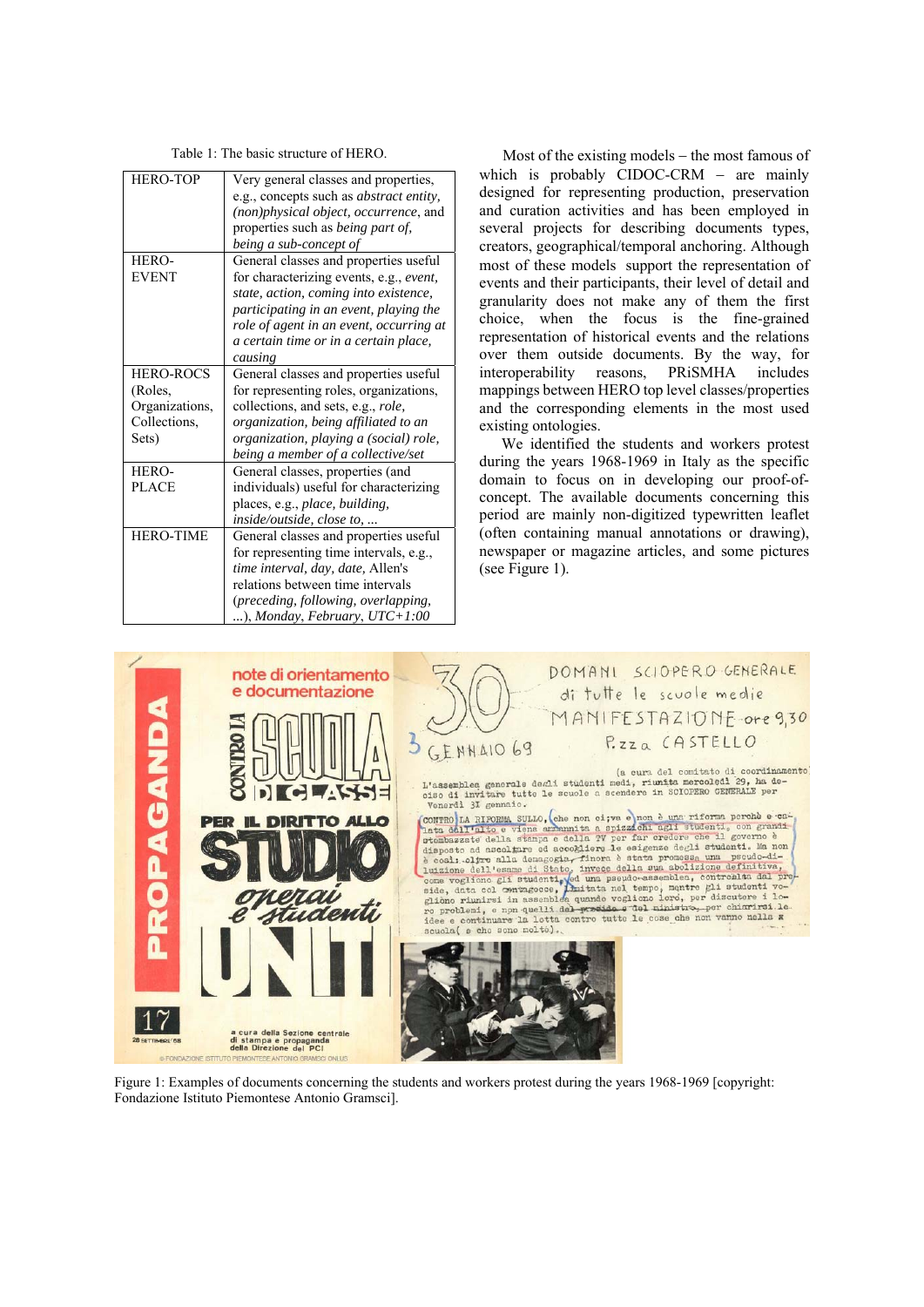| # fondo                     |    | fal fasc titolo | cartella documento                                                                                                                                              | data doc eventi |                                                                                                                         | persone                                                                | organizzazioni                                                                                                                 | ent. collettive                                                            | ruoli sociali                                                       | luoghi                                                                      |
|-----------------------------|----|-----------------|-----------------------------------------------------------------------------------------------------------------------------------------------------------------|-----------------|-------------------------------------------------------------------------------------------------------------------------|------------------------------------------------------------------------|--------------------------------------------------------------------------------------------------------------------------------|----------------------------------------------------------------------------|---------------------------------------------------------------------|-----------------------------------------------------------------------------|
| 1 LEVI ARIAN 28<br>GIORGINA | 18 |                 | 2. Scuola Studenti Ciclostilato Interfacoltà:<br>L'atteggiamento del corpo<br>accademico verso la nostra<br>occupazione                                         |                 | 09-dic-67 Occupazione Palazzo<br>Campana                                                                                | Quazza, Bobbio,<br>Grassi, Lombardini                                  | Parlamento, Università,<br>Viano, D'Entrèves, Senato, Accademico                                                               | studenti,<br>professori                                                    | docente,<br>rettore, polizia,<br>autorità<br>accademiche            | Palazzo Campana Torino                                                      |
| 2 LEVI ARIAN 28<br>GIORGINA | 18 |                 | Scuola Studenti Opuscolo: Pubblicazioni del gruppo<br>di studio per la ricerca scientifica a<br>cura degli studenti di biologia<br>dell'Università di Torino    | s.d             | dibattito sui problemi<br>della ricerca scientifica                                                                     | Petrilli, Saraceno,<br>Rubinacci, P.<br>Cognard, Fanfani,<br>Silvestri | MEC, OCSE, Stanford<br>Research Institute.<br>Olivetti, RIV, Ferrania,<br>Lepetit, Ansaldo, ENI, New<br>York Times, Università | ricercatori,<br>llaureati                                                  | biologo,<br>tecnico,<br>ricercatore,<br>ambasciatore,<br>economista | USA, URSS, Europa<br>Inghilterra, Italia, Francia,<br>Washington            |
| 3 LEVI ARIAN 28<br>GIORGINA | 18 |                 | Scuola Studenti Ciclostilato Interfacoltà: La rivolta di s.d.<br>Berkeley                                                                                       |                 | rivolta studenti<br>americani, resistenza<br>passiva e arresto di 814<br>studenti, scontri con la<br>polizia            |                                                                        | Società Daw Chemical                                                                                                           | gruppo di<br>studenti, 814<br>arrestati, 500<br>studenti,<br>intellettuali | Biologo,<br>chimico.<br>studente                                    | USA, Berkeley, Cina,<br>Vietnam, Madison,<br>università, fabbrica<br>napalm |
| 4 LEVI ARIAN 28<br>GIORGINA | 18 |                 | Scuola Studenti Ciclostilato: Le commissioni di studio s.d.<br>come strumento di contestazione<br>del potere accademico/ Che cosa<br>facciamo a Palazzo Campana |                 | disegno di legge n. 2314/ Bertrand Russell<br>riforma universitaria.<br>esperienza didattica<br>nuova a Palazzo Campana |                                                                        | Università, Politecnico,<br>FIAT                                                                                               | studenti,<br>professori                                                    |                                                                     | Palazzo Campana Torino.<br>Vietnam, America Latina                          |

Figure 2: A fragment showing the analytical cards corresponding to four documents from the archive of the Fondazione Istituto Piemontese Antonio Gramsci (*fondo Giorgina Arian Levi*).

The historians analyzed the documents, from the Ist. Gramsci's archives, referring to this period, in order to select the most relevant ones with respect to our goal. The top-level semantic model defined in HERO has guided the analysis and subsequent selection of documents: For each document, an analytical card has been built, structured on the basis of the classes and properties defined in the top-level semantic model. The cards, besides some fields related to archival and practical aspects (e.g., classification data; see the first eight columns, in grey, in Figure 2), contain fields describing the content of the document in terms of *events*, *people*, *organizations*, *collectives*, *social roles*, and *places*, referred to by the document itself (see the last six columns, with white background, in Figure 2).

The selected documents have been digitized, OCR-ized (when possible), and linked to the archival record on the *9centRo* platform.

Moreover, the content of the cards, built by historians analyzing documents, has been used, in turn, to build the *domain ontology* (HERO-900), i.e., the specific semantic model that refines HERO and contains concepts, properties, and relations characterizing the chosen domain (e.g., *Strike*, *PoliceCharge*, *TradeUnion*, …). In building HERO-900, this source of domain-specific information has been coupled with domain expertise directly provided by historians.

This "spiral" process is a concrete demonstration of one of the most important synergies the PRiSMHA project is based on, i.e., the synergy between the historical perspective, the computer science requirements, and the archivists support: We started from the dialog between computer scientists and historians; we built the top-level ontology; we used it as a lens to select and analyze archival documents; we

exploited the document analysis  $-$  together with domain expertise  $-$  to build the domain ontology.

Moreover, this process provided us with the needed experience on the field that enabled us to define a virtuous procedural model, from the paper documents up to the digital "smart archivist", based on a close collaboration between universities and cultural and historical institutions.

#### **3.2 Building the Knowledge Base**

Following an iterative methodology based on rapid prototyping, we designed and built a first prototype of the crowdsourcing platform, implementing a limited number of the functionalities that had emerged from the elicitation of user requirements and the definition of the use cases.

The current prototype offers a form-based User Interface that enables users to "annotate" archival documents with formal semantic descriptions of their content. Figure 3 shows a screenshot of the prototype, i.e., the page enabling the user to create a new entity to be added to the semantic knowledge base. The document lays in the background (relevant fragments are highlighted); a modal window enables the user to look for existing entities in the knowledge base or to add a new entity by clicking on the corresponding button: in this last case, a new modal window overlays the previous one, thus enabling the user to select the entity type (represented by a class in the ontology) and provide a label for the new entity.

The process of associating formal semantic representations to the documents is driven by the underlying ontology HERO-900, and aims at collaboratively building the knowledge base (encoded as a RDF triplestore) used by the system.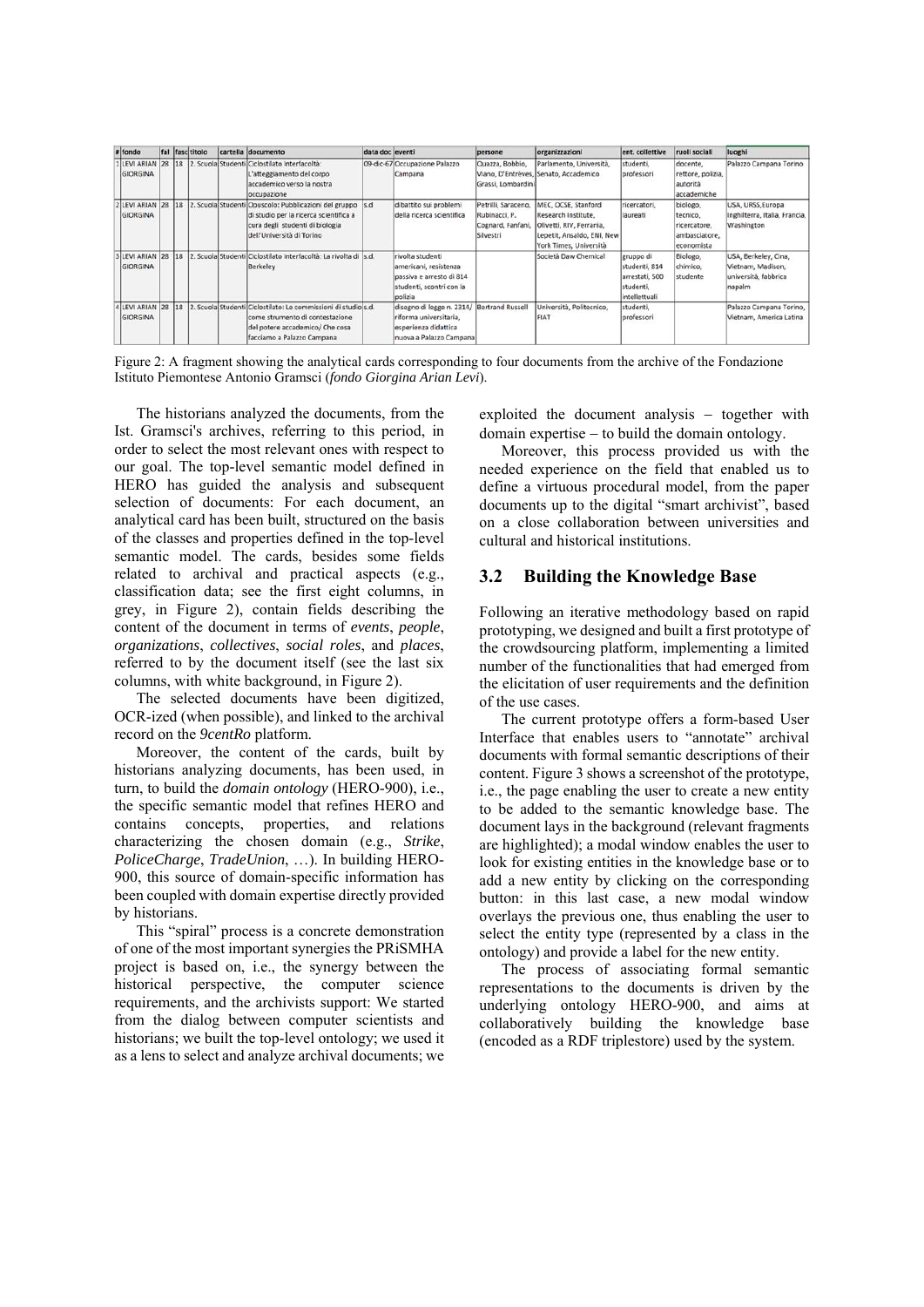| Resource X                                                                                         |                   | javascric x <b>El Modal</b> - Ex <b>a</b> javascric x <b>El JavaScric x C</b> Prezzi   x C Google C x C Optical C x C Optical c x G ocr pdf s x <mark>D</mark> Convert x L PRISMHJ x                                              | Davide                                                                  |
|----------------------------------------------------------------------------------------------------|-------------------|-----------------------------------------------------------------------------------------------------------------------------------------------------------------------------------------------------------------------------------|-------------------------------------------------------------------------|
| △ © localhost:8080/resource?id=1<br>C                                                              |                   |                                                                                                                                                                                                                                   | * 50 56 6 5 6 7 F 6 7 F 6 0 6 6 1                                       |
|                                                                                                    |                   |                                                                                                                                                                                                                                   |                                                                         |
| Link to an existing                                                                                | Create new Entity | $>\,$                                                                                                                                                                                                                             | Fragment notes                                                          |
|                                                                                                    | Entity Type       | SELECT ENTITY TYPOLOGY<br>$\sim$                                                                                                                                                                                                  | Saccheggio dell'opificio militare<br>Sparp del biasteto coraro la folia |
| <b>LOOTING</b>                                                                                     | Fntity Label      |                                                                                                                                                                                                                                   |                                                                         |
| <b>SEARCH EXISTING ENTITY</b>                                                                      |                   | Close<br>Save                                                                                                                                                                                                                     | ٠                                                                       |
| Entity of type: Looting                                                                            |                   |                                                                                                                                                                                                                                   |                                                                         |
| O Add new entity                                                                                   |                   |                                                                                                                                                                                                                                   |                                                                         |
|                                                                                                    |                   |                                                                                                                                                                                                                                   | <b>Close</b>                                                            |
| Vasce a Torino il 18 maggio 1926.                                                                  |                   |                                                                                                                                                                                                                                   |                                                                         |
|                                                                                                    |                   | Pochi giorni dopo l'8 settembre [1943] assiste a una scena che segnerà una svolta fondamentale della sua vita: durante il asccheggio di un opticio militare<br>vede un biindato tedesco sparare sulla folta poco lontaro dalla ca |                                                                         |
| lecisione di interessarsi di politica, fino allora restata saldamente fuori dalle mura domestiche. |                   | Nel 1948 conosce la futura moglie Maria Teresa "Sesa" Tatò e si iscrive al PCI, cominciando la sua lunga militanza nelle organizzazioni comuniste.                                                                                |                                                                         |
| $L_{\text{H}}$                                                                                     |                   |                                                                                                                                                                                                                                   |                                                                         |
| decide di affidargii la responsabilità della Commissione stampa e propaganda.<br>$L_{-1}$          |                   | Nel 1949 si sposa a Roma. Il rito celebrato in chiesa gli varrà l'attacco di diversi membri della Federazione provinciale nel momento in cui Celeste Negarville                                                                   |                                                                         |

Figure 3: A screenshot of the UI enabling the user to create a new entity to be added to the triplestore.

Meanwhile, we are investigating the exploitation of automatic Information Extraction on OCR-ized archival documents. This is a very challenging issue, due to the specific nature of texts in these documents (Rovera et al., 2017), (Moretti et al., 2016). We aim at studying how the output of such activity can provide an effective support to the annotation process on the crowdsourcing platform.

# **5 CONCLUSIONS AND FUTURE WORK**

In this paper we have presented the mid-term results of the PRiSMHA project, that aims at contributing to the design and implementation of a web-based system providing an intelligent access to historical archives. In particular, we showed the products of the fruitful synergies between historical studies and computer science, as well as the results of the collaboration between research institutions and cultural centers. Such results include a *top/core ontology* (HERO) and a *domain ontology* (HERO-900), which together drive the User Interface of the prototype platform devoted to the user-generated semantic KB.

Plans for the next activities within the PRiSMHA project encompass:

- The evaluation of the mentioned prototype with users, in order to get a feedback for implementing the second version;
- The design of an enhanced interaction model for the crowdsourcing platform aimed at integrating suggestions coming from the Information Extraction tools.

# **ACKNOWLEDGEMENTS**

This work has been supported by Compagnia di San Paolo and Università di Torino within the PRiSMHA project.

# **REFERENCES**

- Agora, 2018. Agora: eventing history.
- www.ghhpw.com/agora.php. Accessed 26/11/2018. Ashenfelder, M., 2015. Cultural Institutions Embrace
- Crowdsourcing. *Library of Congress*. blogs.loc.gov/digitalpreservation/2015/09/culturalinstitutions-embrace-crowdsourcing.
- Beaudoin, P., 2015. Scribe: Toward a General Framework for Community Transcription. *New York Public Library*. www.nypl.org/blog/2015/11/23/scribe-